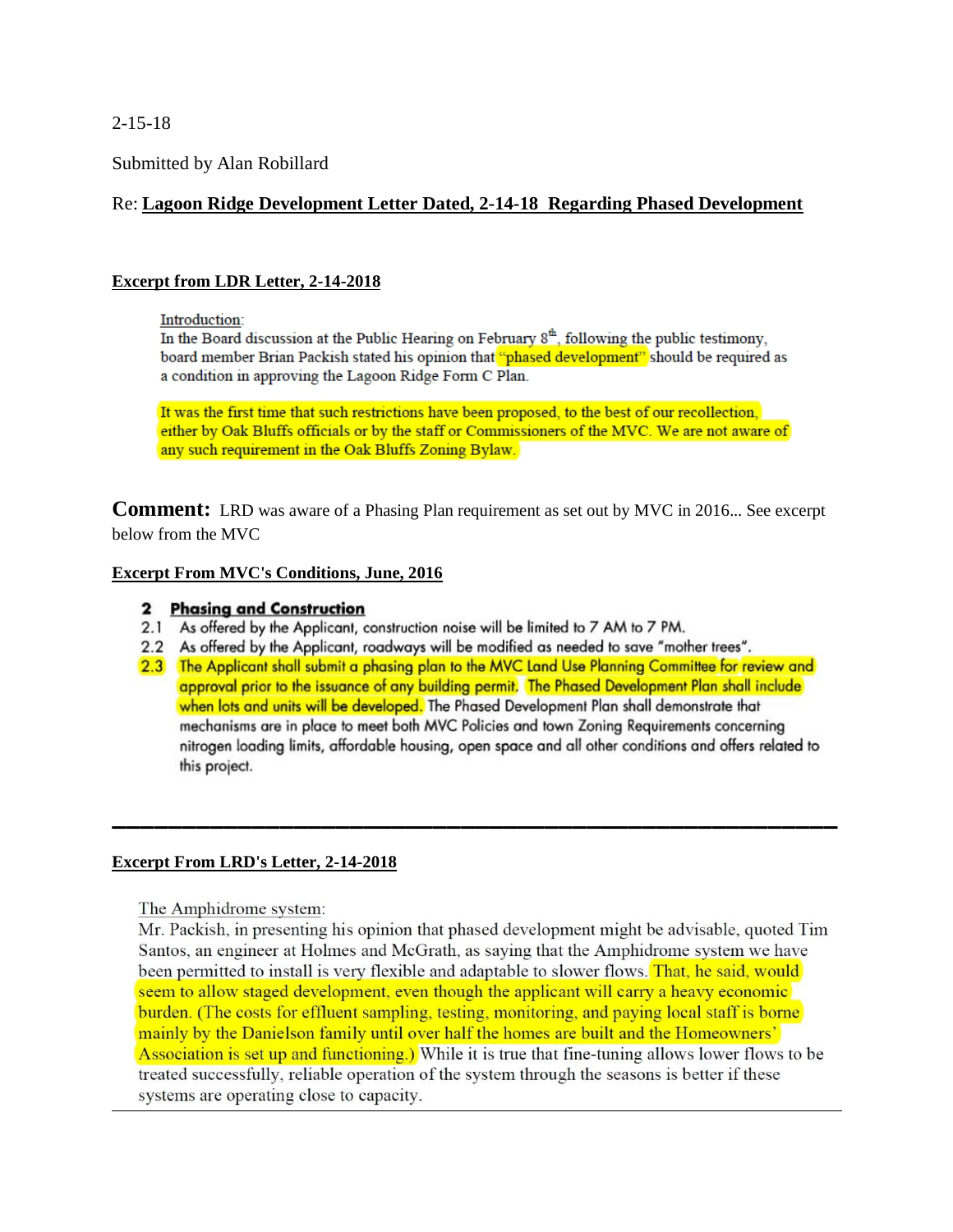Comment: MVC's condition #7.8 refers to 50% of the bedrooms on the shared system, not homes as described above...the number of bedrooms should be 50% of the 55 bedrooms based on the septic system design information which does not include the added Community House's bedrooms. It is pointed out again that the number of planned bedrooms of 55 exceeds the 52 bedrooms designated by the MVC.

Comment: The Lagoon Ridge Covenants on page 3 under the heading "The Association" clearly state that the association will not be set up until all of the lots are sold or transferred, so it would seem that Mr. Danielson's financial commitment could extend far into the future.

**\_\_\_\_\_\_\_\_\_\_\_\_\_\_\_\_\_\_\_\_\_\_\_\_\_\_\_\_\_\_\_\_\_\_\_\_\_\_\_\_\_\_\_\_\_\_\_\_\_\_\_\_**

# **Excerpt From LRD's Letter, 2-14-2018**

With the Amphidrome Plus, however, more bedrooms mean more efficiency and, as a result, on balance, will mean less total nitrogen starting its long journey to the pond.

**Comment:** Mr. Danielson has confirmed the argument made by critics that the Shared System will have less efficiency at low input rates. This means high levels of nitrogen could be entering the Lagoon for long periods. High flow rates with lower nitrogen cannot be reliably predicted because of the seasonal nature of the economy of the Island.

**\_\_\_\_\_\_\_\_\_\_\_\_\_\_\_\_\_\_\_\_\_\_\_\_\_\_\_\_\_\_\_\_\_\_\_\_\_\_\_\_\_\_\_\_\_\_\_\_\_\_\_\_**

Other statements in LRD's letter regarding costs also confirm critic's arguments about the high maintenance costs associated with a shared alternative septic system.

### **Excerpt From LRD's Letter, 2-14-2018**

expenditures for municipal water became a necessity. In addition to all these expenses, we are providing 2 lots for 3 dwellings to meet the requirement for affordable housing. The Applicant

**Comment:** It appears from this comment that LRD is still maintaining that it will *give lots, but not build houses* despite the wording of the Flexible Development Bylaw. The law seems clear and regardless of the involvement of Habitat for Humanity, LRD is apparently responsible for the costs of the 3 dwellings on the 2 lots.

**\_\_\_\_\_\_\_\_\_\_\_\_\_\_\_\_\_\_\_\_\_\_\_\_\_\_\_\_\_\_\_\_\_\_\_\_\_\_\_\_\_\_\_\_\_\_\_\_\_\_\_\_**